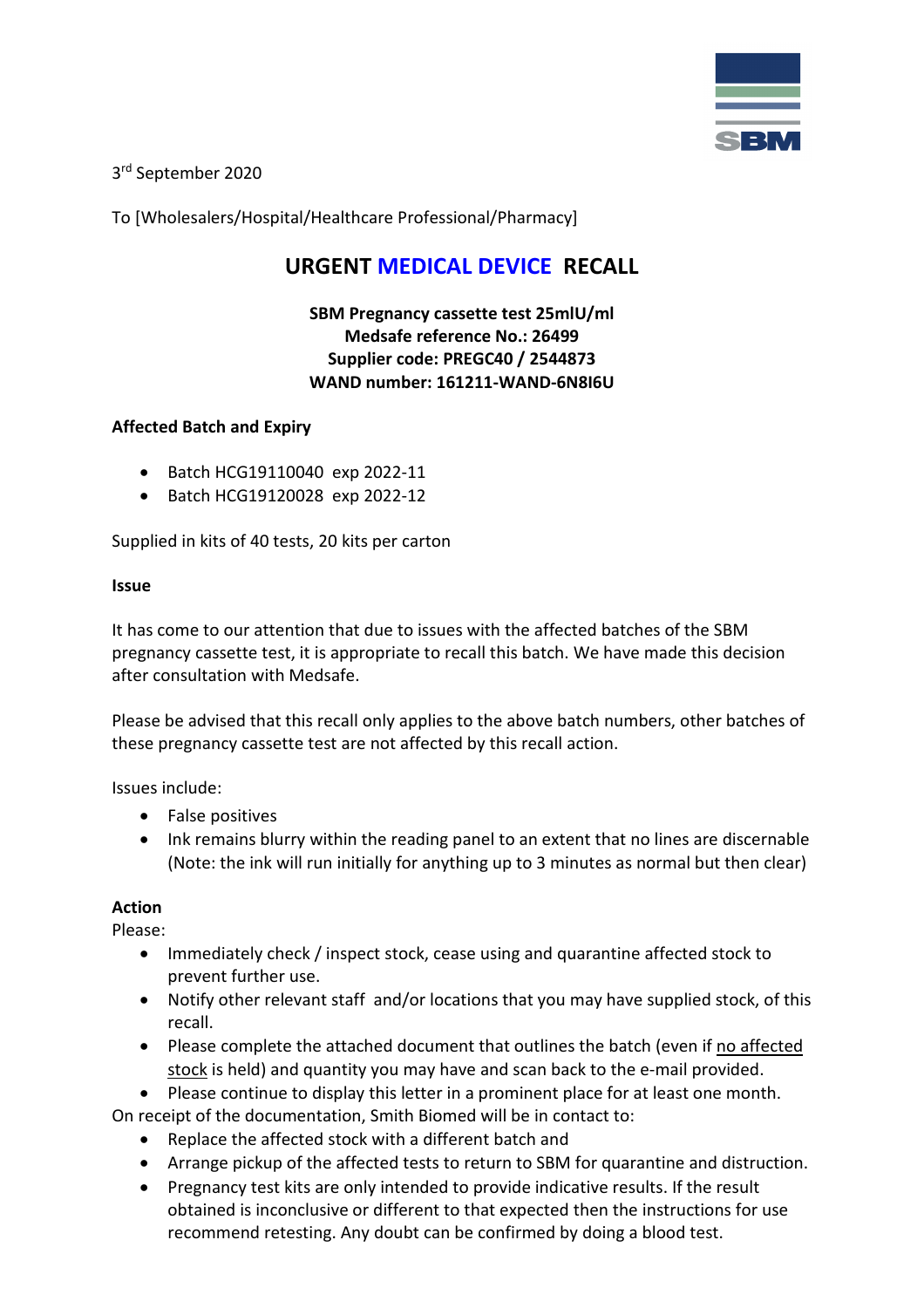This recall action is being undertaken by Smith Biomed (NZ) Ltd, after consultation with Medsafe, Ministry of Health New Zealand. We apologise for the inconvenience caused by the recall.

**Company Contact Number**: Phone: 0508 246 633 email : info@smithbiomed.com

John Spurway, Executive Director Smith Biomed Ltd